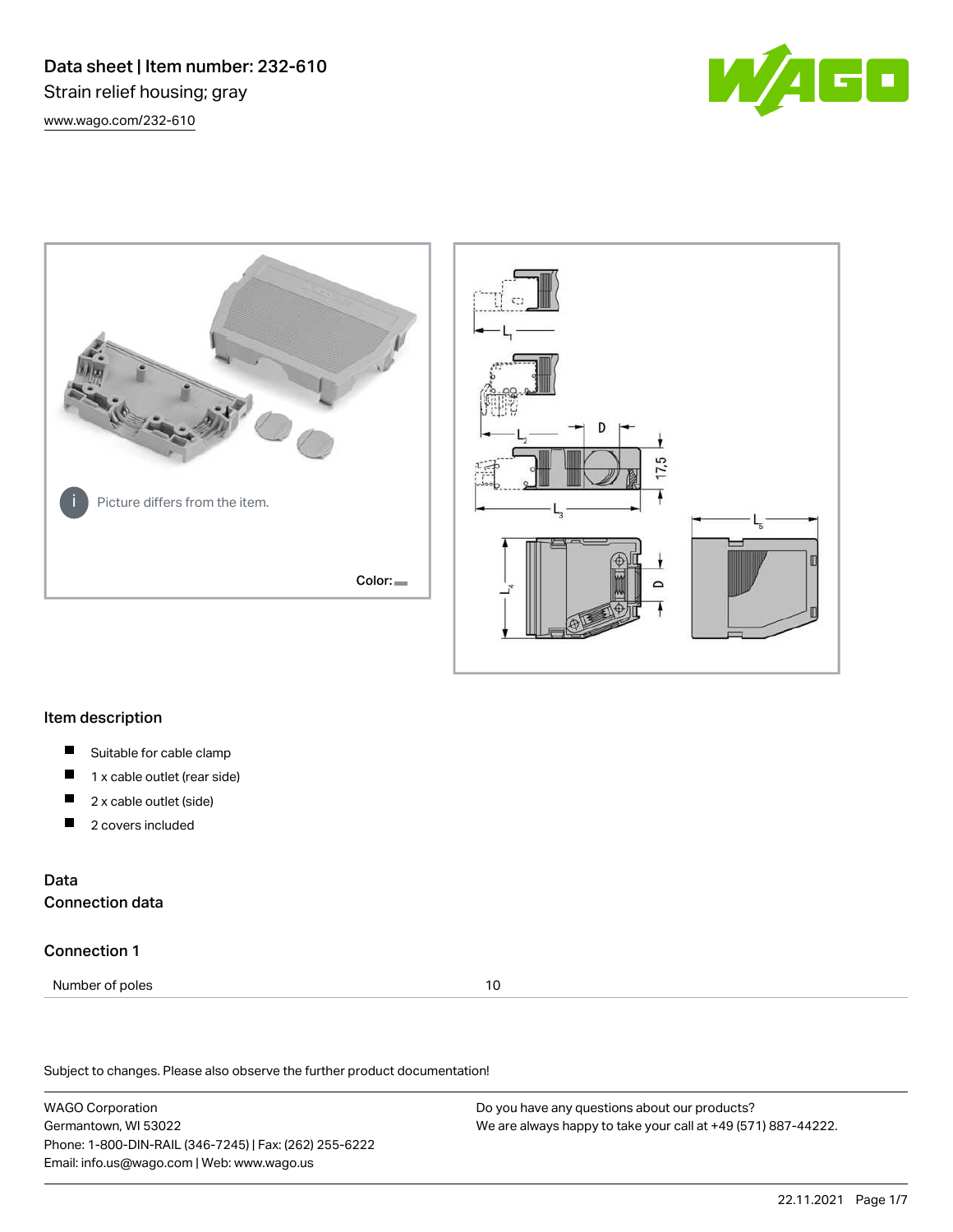

## Physical data

| Pin spacing | 5 mm / 0.197 inch    |
|-------------|----------------------|
| Width       | 53 mm / 2.087 inch   |
| Height      | 17.5 mm / 0.689 inch |
| Depth       | 54 mm / 2.126 inch   |
|             |                      |

## Mechanical data

for standard male and female connectors

## Material data

| Color                       | gray             |
|-----------------------------|------------------|
| Insulation material         | Polyamide (PA66) |
| Flammability class per UL94 | V0               |
| Fire load                   | 0.415 MJ         |
| Weight                      | 13.8g            |

## Commercial data

| Product Group         | 3 (Multi Conn. System) |
|-----------------------|------------------------|
| PU (SPU)              | 25 Stück               |
| Packaging type        | box                    |
| Country of origin     | DE                     |
| <b>GTIN</b>           | 4017332201971          |
| Customs tariff number | 8538908160             |

## Approvals / Certificates

### Country specific Approvals

| Logo | Approval                                            | <b>Additional Approval Text</b> | Certificate<br>name |
|------|-----------------------------------------------------|---------------------------------|---------------------|
|      | <b>CSA</b><br>DEKRA Certification B.V.              | C <sub>22.2</sub>               | 1466354             |
| EMA  | <b>KEMA/KEUR</b><br><b>DEKRA Certification B.V.</b> | EN 61984                        | 2190761.01          |

Subject to changes. Please also observe the further product documentation!

| <b>WAGO Corporation</b>                                | Do you have any questions about our products?                 |
|--------------------------------------------------------|---------------------------------------------------------------|
| Germantown, WI 53022                                   | We are always happy to take your call at +49 (571) 887-44222. |
| Phone: 1-800-DIN-RAIL (346-7245)   Fax: (262) 255-6222 |                                                               |
| Email: info.us@wago.com   Web: www.wago.us             |                                                               |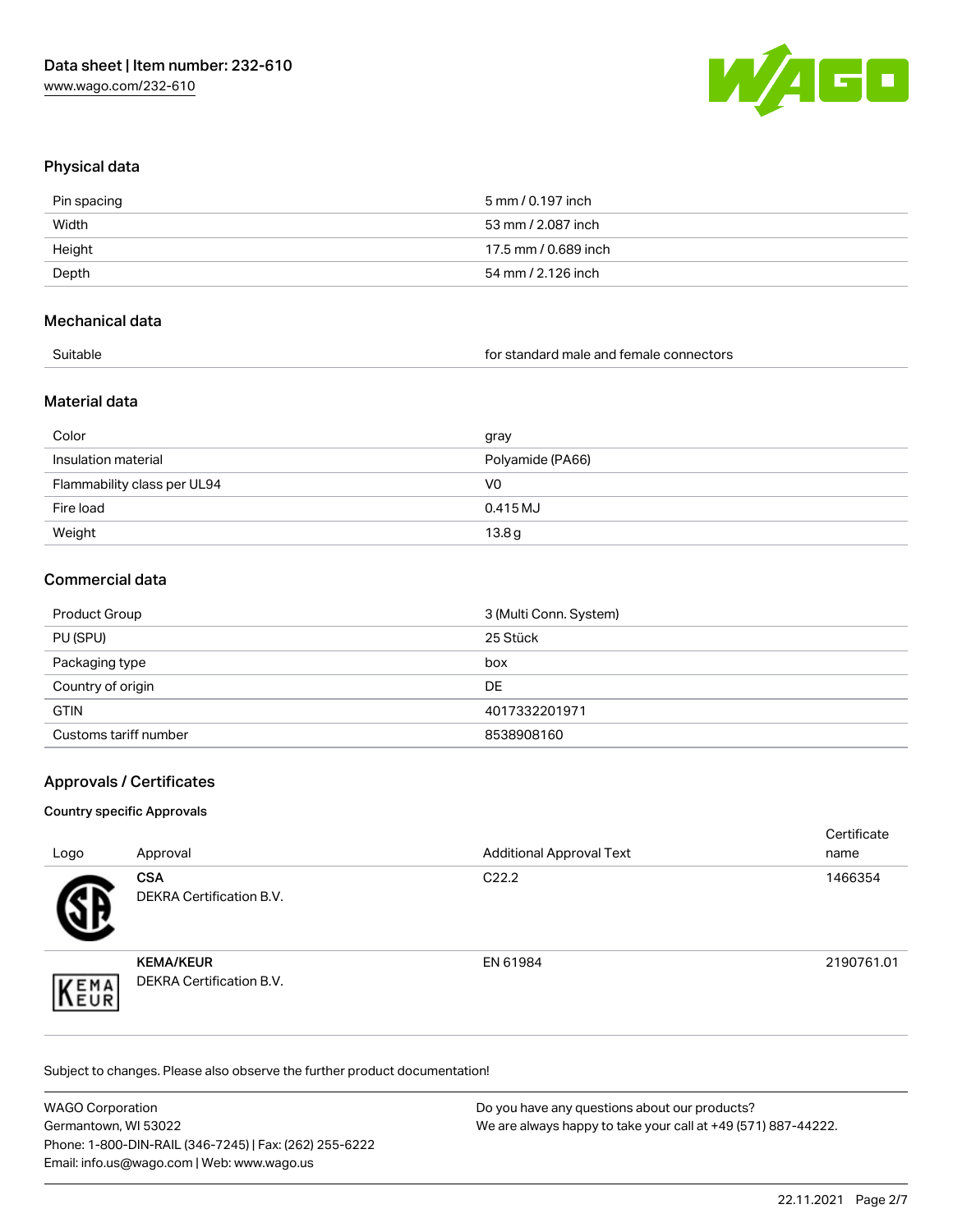Email: info.us@wago.com | Web: www.wago.us



| - 12<br>M.<br>- 4 | and the second |  |
|-------------------|----------------|--|
|                   |                |  |

| Logo               | Approval                                  | <b>Additional Approval Text</b> | Certificate<br>name              |
|--------------------|-------------------------------------------|---------------------------------|----------------------------------|
| AB.<br><b>USED</b> | <b>ABS</b><br>American Bureau of Shipping | $\overline{\phantom{0}}$        | 19-<br>HG15869876-<br><b>PDA</b> |

### UL-Approvals

м

| Logo                       | Approval                             | <b>Additional Approval Text</b> | Certificate<br>name |
|----------------------------|--------------------------------------|---------------------------------|---------------------|
| $\boldsymbol{\mathcal{P}}$ | UL<br>Underwriters Laboratories Inc. | <b>UL 1059</b>                  | E45172              |
|                            | UR<br>Underwriters Laboratories Inc. | <b>UL 1977</b>                  | E45171              |

|                         | <b>Optional accessories</b>                                                                                                                               |                                                               |                                   |
|-------------------------|-----------------------------------------------------------------------------------------------------------------------------------------------------------|---------------------------------------------------------------|-----------------------------------|
| Mounting                |                                                                                                                                                           |                                                               |                                   |
|                         | Mounting accessories                                                                                                                                      |                                                               |                                   |
|                         | Item no.: 209-173<br>Fixing screw; for cable clamp; 7 or more poles                                                                                       |                                                               | www.wago.com/209-173              |
| <b>Strain relief</b>    |                                                                                                                                                           |                                                               |                                   |
|                         | Mounting accessories                                                                                                                                      |                                                               |                                   |
|                         | Item no.: 209-174<br>Cable clamp; for strain relief; 7 or more poles                                                                                      |                                                               | www.wago.com/209-174              |
| Marking accessories     |                                                                                                                                                           |                                                               |                                   |
| Marker                  |                                                                                                                                                           |                                                               |                                   |
|                         | Item no.: 2009-115/000-002<br>WMB-Inline; for Smart Printer; 1500 pieces on roll; stretchable 5 - 5.2 mm; plain; snap-on type; yellow                     |                                                               | www.wago.com/2009-115<br>/000-002 |
| B                       | Item no.: 2009-115/000-007<br>WMB-Inline; for Smart Printer; 1500 pieces on roll; stretchable 5 - 5.2 mm; plain; snap-on type; gray                       |                                                               | www.wago.com/2009-115<br>/000-007 |
|                         | Item no.: 2009-115/000-017<br>WMB-Inline; for Smart Printer; 1500 pieces on roll; stretchable 5 - 5.2 mm; plain; snap-on type; light<br>/000-017<br>green |                                                               | www.wago.com/2009-115             |
|                         | Subject to changes. Please also observe the further product documentation!                                                                                |                                                               |                                   |
| <b>WAGO Corporation</b> |                                                                                                                                                           | Do you have any questions about our products?                 |                                   |
| Germantown, WI 53022    | Phone: 1-800-DIN-RAIL (346-7245)   Fax: (262) 255-6222                                                                                                    | We are always happy to take your call at +49 (571) 887-44222. |                                   |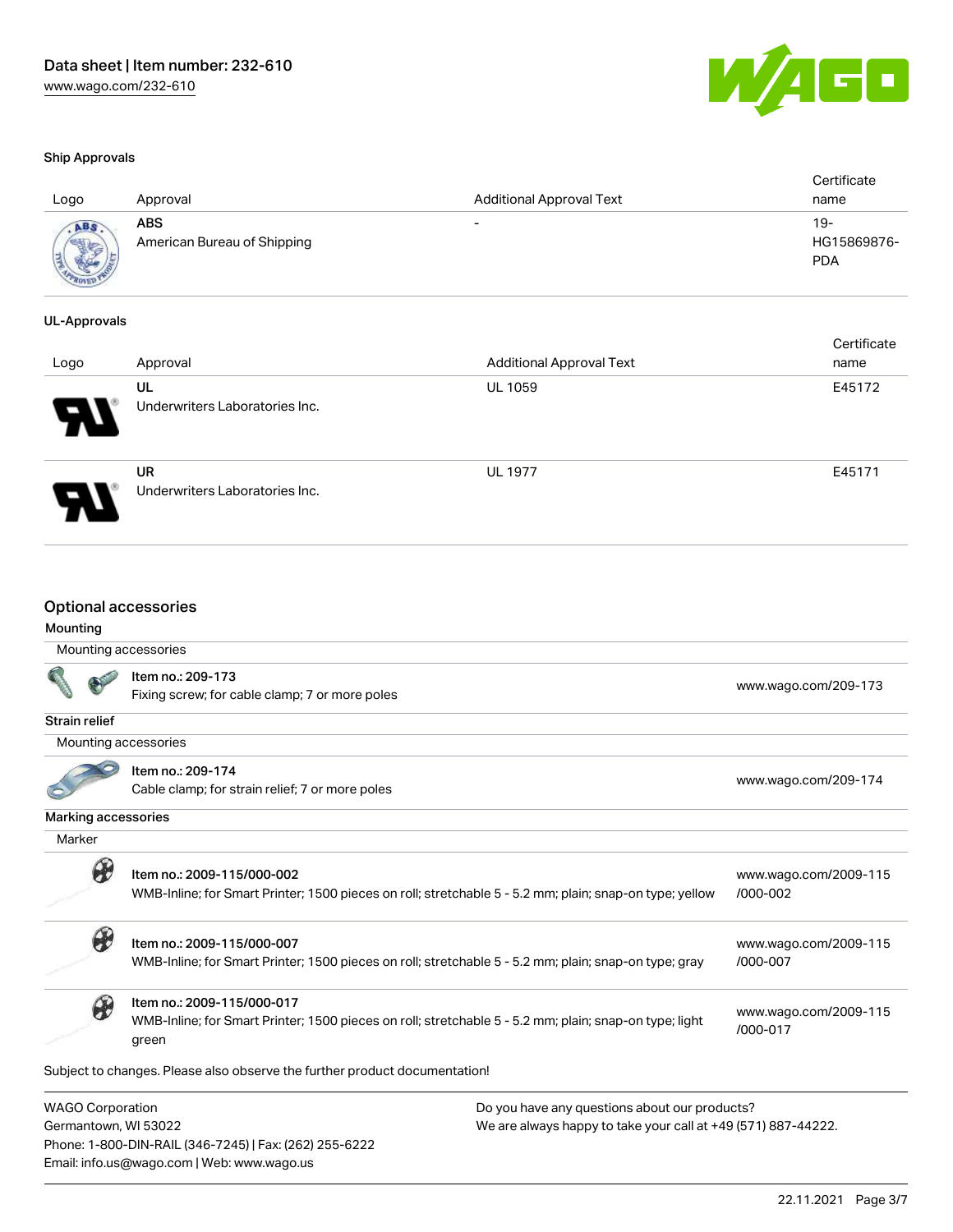## Data sheet | Item number: 232-610

[www.wago.com/232-610](http://www.wago.com/232-610)



| $\circledast$                        | Item no.: 2009-115/000-023<br>WMB-Inline; for Smart Printer; 1500 pieces on roll; stretchable 5 - 5.2 mm; plain; snap-on type; green                       | www.wago.com/2009-115<br>/000-023 |
|--------------------------------------|------------------------------------------------------------------------------------------------------------------------------------------------------------|-----------------------------------|
| ₩                                    | Item no.: 2009-115/000-024<br>WMB-Inline; for Smart Printer; 1500 pieces on roll; stretchable 5 - 5.2 mm; plain; snap-on type; violet                      | www.wago.com/2009-115<br>/000-024 |
| ₩                                    | Item no.: 2009-115<br>WMB-Inline; for Smart Printer; 1500 pieces on roll; stretchable 5 - 5.2 mm; plain; snap-on type; white                               | www.wago.com/2009-115             |
|                                      | Item no.: 793-5501/000-007<br>WMB marking card; as card; for terminal block width 5 - 17.5 mm; stretchable 5 - 5.2 mm; plain; snap-on<br>type; gray        | www.wago.com/793-5501<br>/000-007 |
|                                      | Item no.: 793-5501/000-012<br>WMB marking card; as card; for terminal block width 5 - 17.5 mm; stretchable 5 - 5.2 mm; plain; snap-on<br>type; orange      | www.wago.com/793-5501<br>/000-012 |
|                                      | Item no.: 793-5501/000-014<br>WMB marking card; as card; for terminal block width 5 - 17.5 mm; stretchable 5 - 5.2 mm; plain; snap-on<br>type; brown       | www.wago.com/793-5501<br>/000-014 |
|                                      | Item no.: 793-5501/000-017<br>WMB marking card; as card; for terminal block width 5 - 17.5 mm; stretchable 5 - 5.2 mm; plain; snap-on<br>type; green       | www.wago.com/793-5501<br>/000-017 |
|                                      | Item no.: 793-5501/000-023<br>WMB marking card; as card; for terminal block width 5 - 17.5 mm; stretchable 5 - 5.2 mm; plain; snap-on<br>type; light green | www.wago.com/793-5501<br>/000-023 |
| <b>MENERAL</b><br><b>BEER BEEFER</b> | Item no.: 793-5501/000-024<br>WMB marking card; as card; for terminal block width 5 - 17.5 mm; stretchable 5 - 5.2 mm; plain; snap-on<br>type; violet      | www.wago.com/793-5501<br>/000-024 |
|                                      | Item no.: 793-501/000-002<br>WMB marking card; as card; not stretchable; plain; snap-on type; yellow                                                       | www.wago.com/793-501<br>/000-002  |
|                                      | Item no.: 793-501/000-007<br>WMB marking card; as card; not stretchable; plain; snap-on type; gray                                                         | www.wago.com/793-501<br>/000-007  |

Subject to changes. Please also observe the further product documentation!

| <b>WAGO Corporation</b>                                | Do you have any questions about our products?                 |
|--------------------------------------------------------|---------------------------------------------------------------|
| Germantown, WI 53022                                   | We are always happy to take your call at +49 (571) 887-44222. |
| Phone: 1-800-DIN-RAIL (346-7245)   Fax: (262) 255-6222 |                                                               |
| Email: info.us@wago.com   Web: www.wago.us             |                                                               |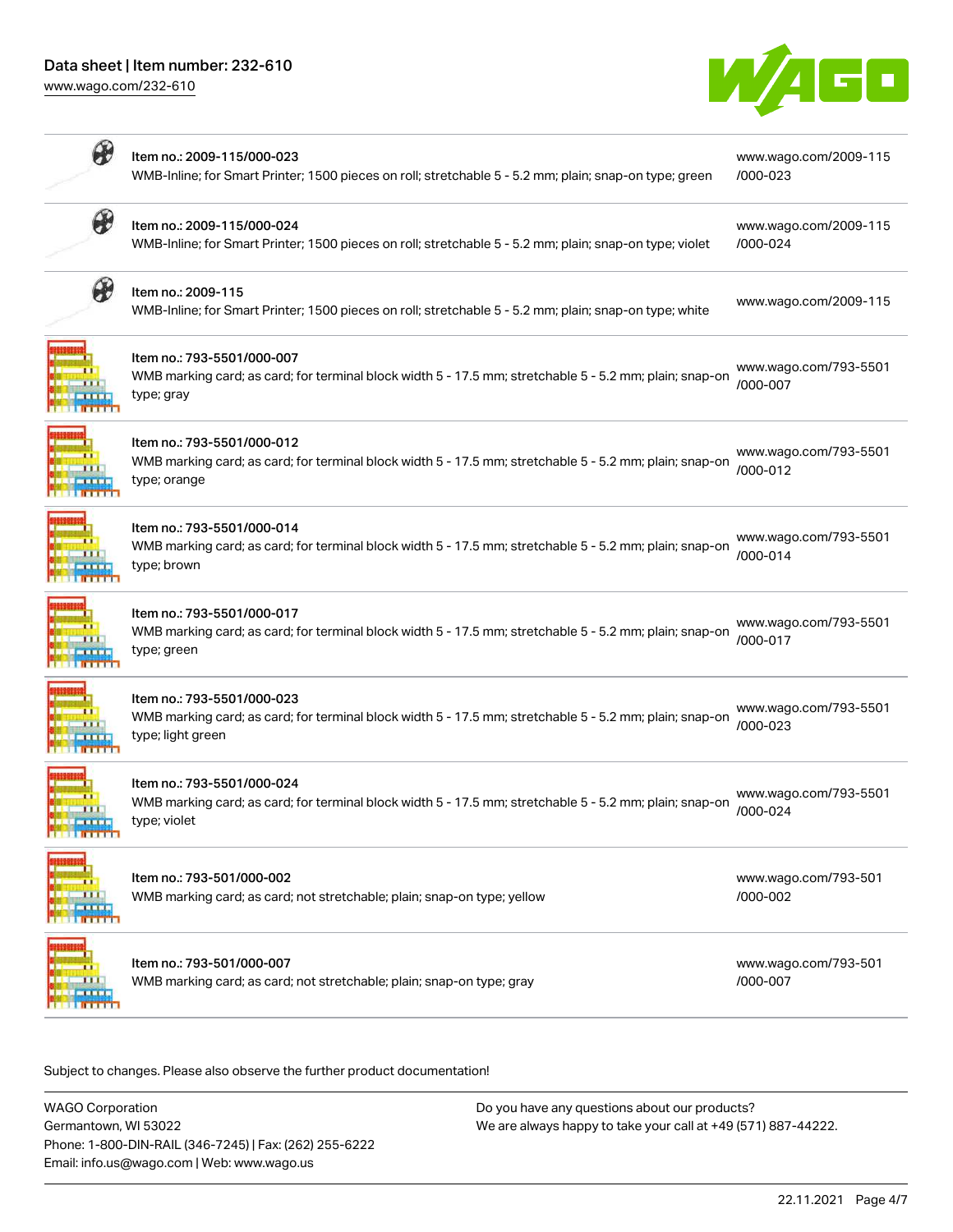## Data sheet | Item number: 232-610

[www.wago.com/232-610](http://www.wago.com/232-610)



#### Item no.: 793-501/000-017

WMB marking card; as card; not stretchable; plain; snap-on type; light green



[www.wago.com/793-501](http://www.wago.com/793-501/000-017) [/000-017](http://www.wago.com/793-501/000-017)

## Item no.: 793-501/000-012 WMB marking card; as card; not stretchable; plain; snap-on type; orange

Item no.: 793-501/000-023 WMB marking card; as card; not stretchable; plain; snap-on type; green [www.wago.com/793-501](http://www.wago.com/793-501/000-023)

[www.wago.com/793-501](http://www.wago.com/793-501/000-006)

[www.wago.com/793-501](http://www.wago.com/793-501/000-005)

[www.wago.com/793-501](http://www.wago.com/793-501/000-024)

[www.wago.com/793-501](http://www.wago.com/793-501/000-012)

[/000-012](http://www.wago.com/793-501/000-012)

[/000-023](http://www.wago.com/793-501/000-023)

[/000-006](http://www.wago.com/793-501/000-006)

[/000-005](http://www.wago.com/793-501/000-005)

[/000-024](http://www.wago.com/793-501/000-024)

**TITLE TITT** 

Item no.: 793-501/000-006 WMB marking card; as card; not stretchable; plain; snap-on type; blue

Item no.: 793-501/000-005 WMB marking card; as card; not stretchable; plain; snap-on type; red



## Item no.: 793-501

[www.wago.com/793-501](http://www.wago.com/793-501).<br>WMB marking card; as card; not stretchable; plain; snap-on type; white



# Item no.: 793-501/000-024

WMB marking card; as card; not stretchable; plain; snap-on type; violet



## Item no.: 793-5501/000-005

WMB marking card; as card; for terminal block width 5 - 17.5 mm; stretchable 5 - 5.2 mm; plain; snap-on type; red [www.wago.com/793-5501](http://www.wago.com/793-5501/000-005) [/000-005](http://www.wago.com/793-5501/000-005)



## Item no.: 793-5501/000-002

WMB marking card; as card; for terminal block width 5 - 17.5 mm; stretchable 5 - 5.2 mm; plain; snap-on type; yellow [www.wago.com/793-5501](http://www.wago.com/793-5501/000-002) [/000-002](http://www.wago.com/793-5501/000-002)



## Item no.: 793-5501/000-006

WMB marking card; as card; for terminal block width 5 - 17.5 mm; stretchable 5 - 5.2 mm; plain; snap-on type; blue [www.wago.com/793-5501](http://www.wago.com/793-5501/000-006) [/000-006](http://www.wago.com/793-5501/000-006)

## Item no.: 793-5501

WMB marking card; as card; for terminal block width 5 - 17.5 mm; stretchable 5 - 5.2 mm; plain; snap-on [www.wago.com/793-5501](http://www.wago.com/793-5501) type; white

Subject to changes. Please also observe the further product documentation!

WAGO Corporation Germantown, WI 53022 Phone: 1-800-DIN-RAIL (346-7245) | Fax: (262) 255-6222 Email: info.us@wago.com | Web: www.wago.us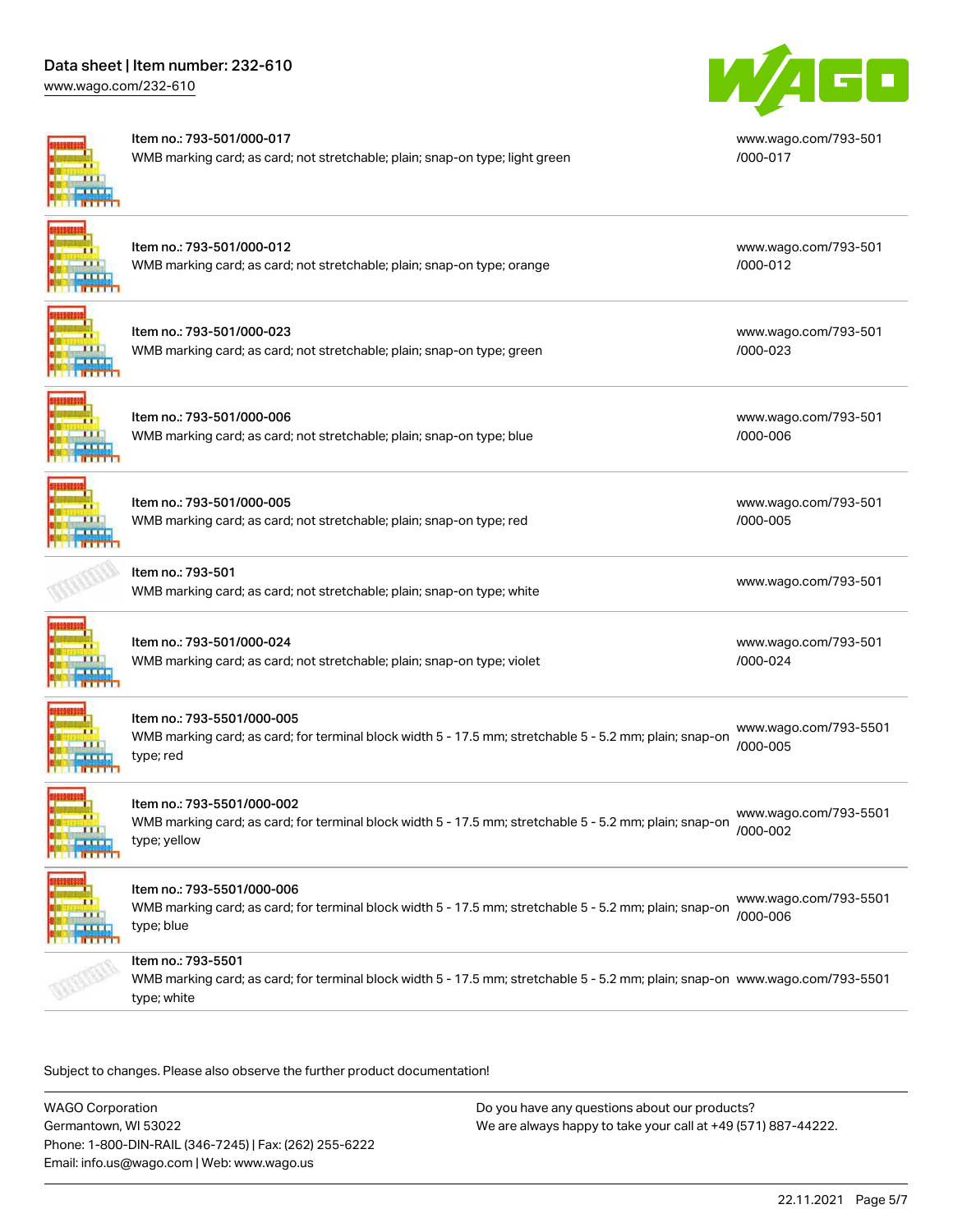

⊕

| $\circledast$ | Item no.: 2009-115/000-006                                                                                                            | www.wago.com/2009-115                 |
|---------------|---------------------------------------------------------------------------------------------------------------------------------------|---------------------------------------|
| $\circledast$ | Item no.: 2009-115/000-012<br>WMB-Inline; for Smart Printer; 1500 pieces on roll; stretchable 5 - 5.2 mm; plain; snap-on type; orange | www.wago.com/2009-115<br>$/000 - 012$ |

| WMB-Inline; for Smart Printer; 1500 pieces on roll; stretchable 5 - 5.2 mm; plain; snap-on type; blue |            | /000-006      |          |
|-------------------------------------------------------------------------------------------------------|------------|---------------|----------|
| <b>Downloads</b>                                                                                      |            |               |          |
| Documentation                                                                                         |            |               |          |
| <b>Additional Information</b>                                                                         |            |               |          |
| Technical explanations                                                                                | 2019 Apr 3 | pdf<br>2.0 MB | Download |
| <b>CAD files</b>                                                                                      |            |               |          |
| CAE data                                                                                              |            |               |          |
| EPLAN Data Portal 232-610                                                                             |            | <b>URL</b>    | Download |
| ZUKEN Portal 232-610                                                                                  |            | <b>URL</b>    | Download |
| CAD data                                                                                              |            |               |          |
| 2D/3D Models 232-610                                                                                  |            | <b>URL</b>    | Download |
| <b>Environmental Product Compliance</b>                                                               |            |               |          |
| <b>Compliance Search</b>                                                                              |            |               |          |
| Environmental Product Compliance 232-610                                                              |            | <b>URL</b>    | Download |
| Strain relief housing; gray                                                                           |            |               |          |

## Installation Notes

Installation

Subject to changes. Please also observe the further product documentation!

WAGO Corporation Germantown, WI 53022 Phone: 1-800-DIN-RAIL (346-7245) | Fax: (262) 255-6222 Email: info.us@wago.com | Web: www.wago.us